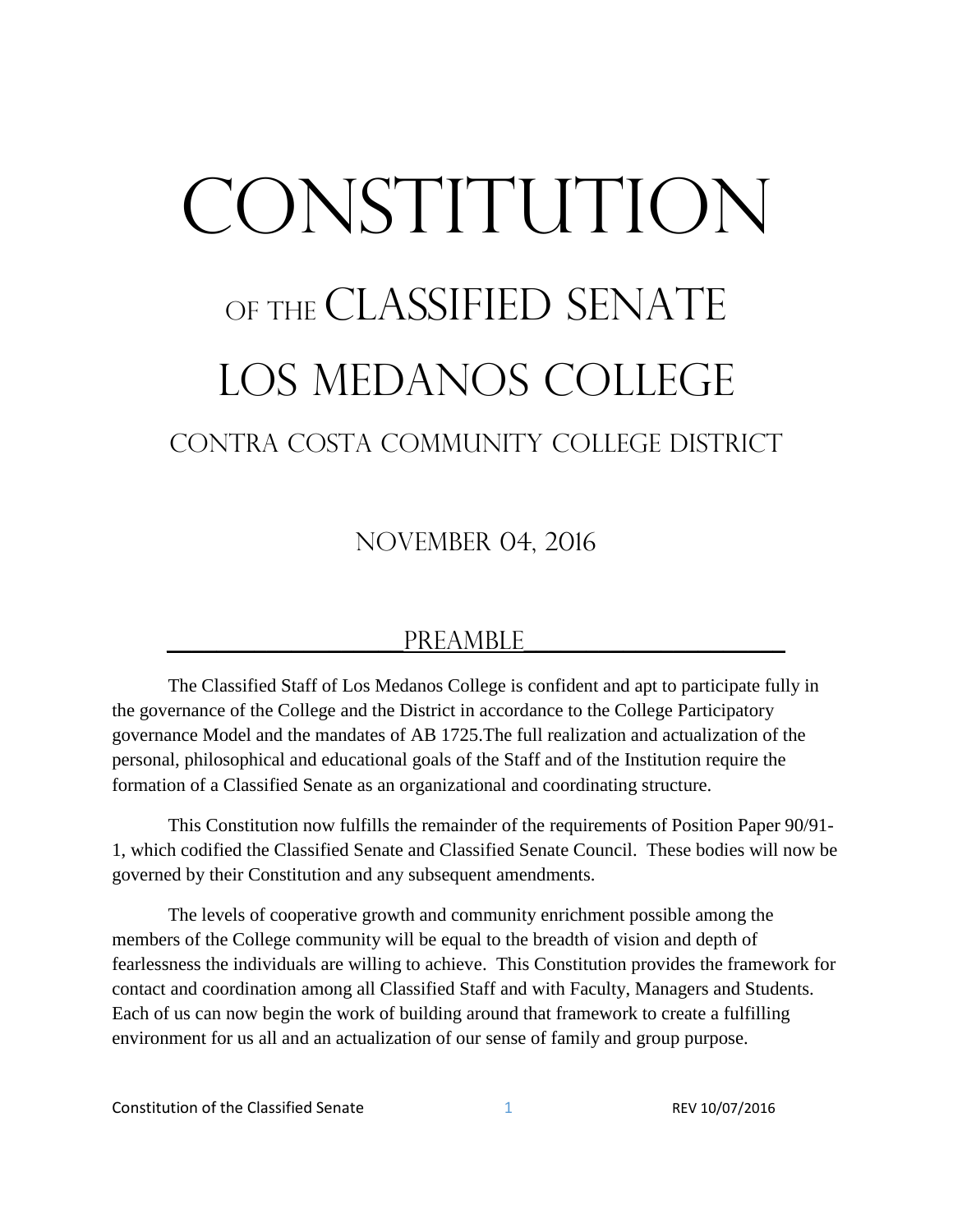#### Article I

# Title

Section 1. This organization shall be known as the Classified Senate.

# Article II

#### Purpose

Within the LMC governance structure, the Classified Senate shall be the vehicle:

Section 1. To empower the Classified Staff with a formal representative voice in determining institutional policies, procedures and regulations.

Section 2. To provide the President of the College with recommendations and views on matters affecting the conduct, welfare and growth of the College.

Section 3. To enable the Classified Senate, through the participatory governance structure and representation on District-wide bodies, to address the *Governing Board of Contra Costa Community College District,* which from here forward will be called CCCCD Governing Board, with recommendations and views on matters affecting the conduct, welfare, and growth of the College.

Section 4. To promote communication and mutual understanding among the Classified Staff, Faculty, Management, Students, CCCCD Governing Board, and other interested persons having to do with the conduct, welfare, and growth of the College.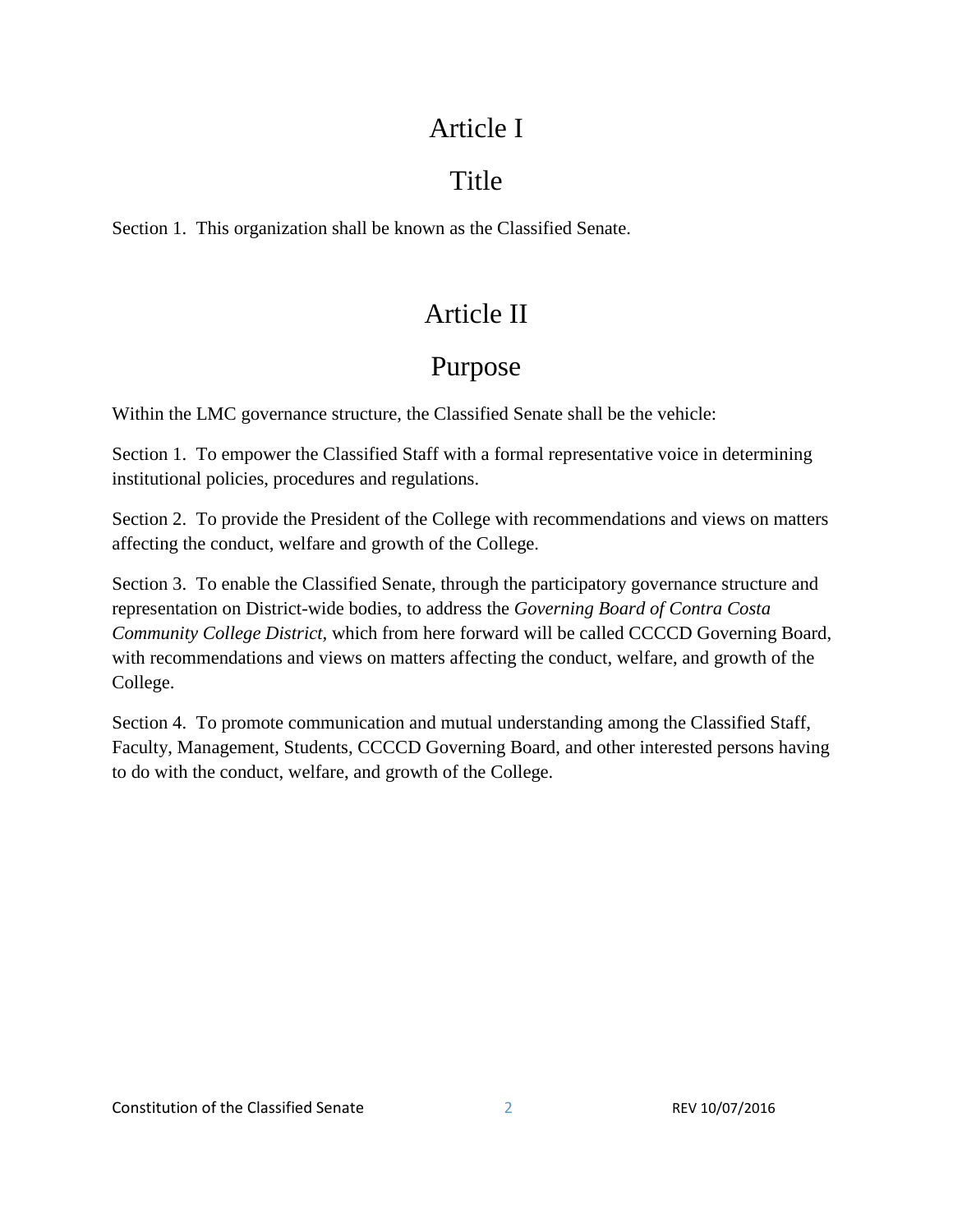# Article III

# Senate Membership

Section 1. The Classified Senate shall be a senate of the whole. All Classified Staff at Los Medanos College are members. A Classified Staff member is one who has been hired by the Contra Costa Community College District as part of the "classified service" (Ed. Code 88003) to fill a permanent classified position

Section 2. In special instances the Classified Senate may make specific interpretations as to who may be members on a temporary or permanent basis. This person must hold a permanent or interim position within Los Medanos College.

Section 3. Any person who is a member of the classified staff, as described in Article IV, Section 1, is eligible to vote.

Section 4. It is the general intent and spirit of the Classified Senate to represent its electorate which consists of employees as described in Section 1.

Section 5. Confidential and Supervisory employees of the District are encouraged to bring topics of concern to the Senate without prior approval. The Senate may represent the concerns of this group for the benefit of the college community.

# Article IV

# Council Eligibility

Section 1. Any person who is a member of the Classified Senate may be a member of the Classified Council, referred to hereafter as the Council.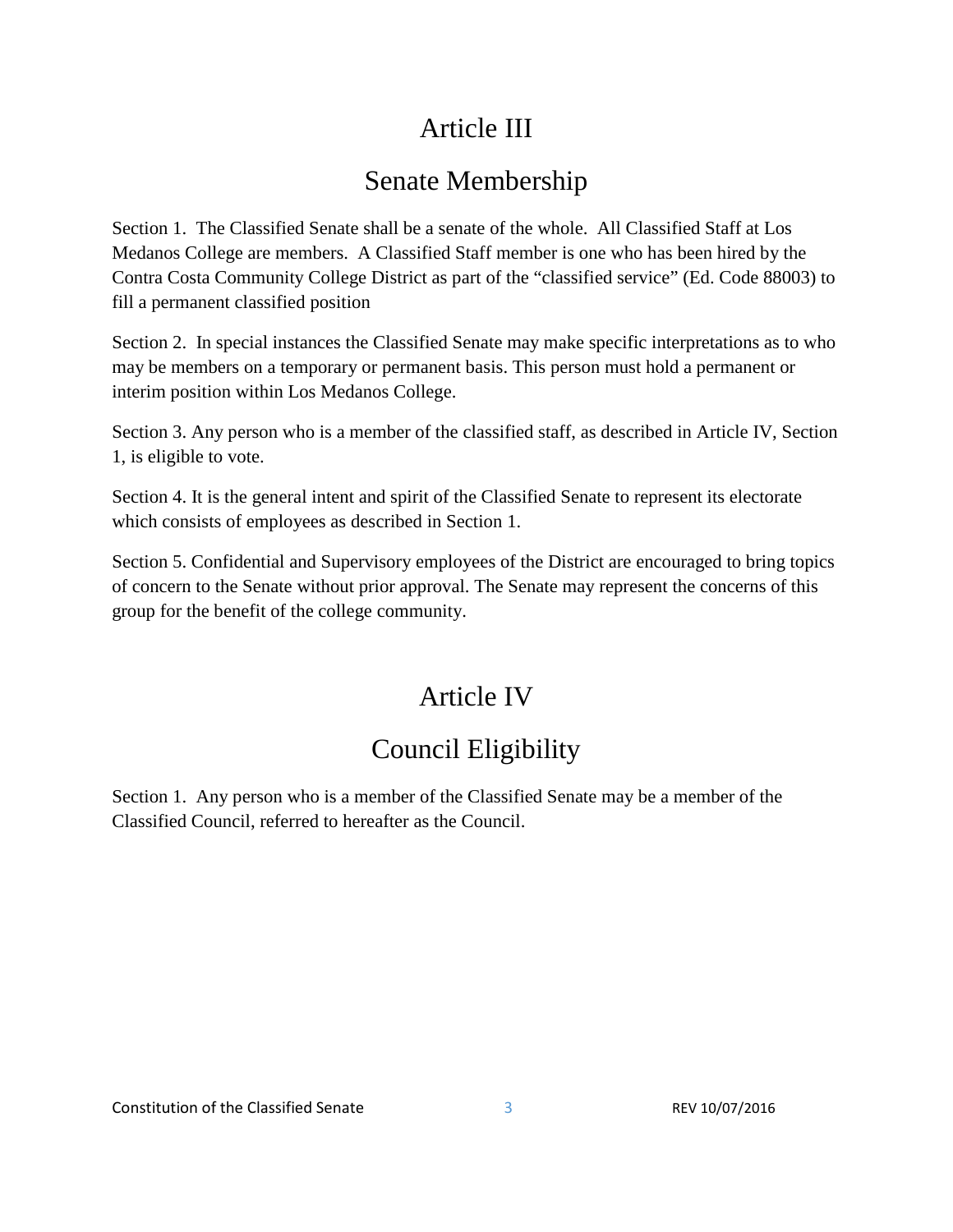# Article V

# Council Election Procedures

Section 1. The Council shall consist of nine (9) regular elected members, including one Council President, one Vice President, a Secretary (Treasurer) and one Vice President of the bargaining unit, all elected from the members of the Classified Senate. Council members shall serve for a term of two (2) calendar years from the first Council meeting following their election.

Section 2. A vacancy or upcoming vacancy on the Council will be announced to the Classified Staff in writing and at a general meeting at least ten (10) days in advance of voting. Members seeking election or re-election will submit their names to the Election Committee designated by the Senate Chair or President.

Section 3. Confidential ballots will be sent out to all Classified Senate members, collected, and tallied under the supervision of the Election Committee. The results will be announced to the community in writing and verbally at the next regular meeting.

Section 4. While serving on an election committee, members cannot run for a Senate office.

Section 5. The Council member including officers shall be elected by a majority vote of the Classified Senate Membership except for the bargaining unit Vice President. The President shall serve for the duration of her/his current term on the Council. Upon re-election of a Council member serving as President, or election of new member to replace the current President on the Council, a new Presidential selection shall be conducted.

# Article VI

#### **Organization**

Section 1. The Council President shall be the Chair of the Senate, who shall serve in honorary functions, and also as a spokesperson for the official opinion of the Classified Staff. The President may delegate these duties.

Section 2. The Senate and the Council shall meet and determine their own organizational needs as necessary to conduct business and daily operations providing these actions do not conflict with the Articles of this Constitution.

Section 3. The Senate and the Council may adopt by-laws and/or special provisions to establish rules of procedure for implementing the intent and purpose of this Constitution.

Constitution of the Classified Senate 4 All 4 REV 10/07/2016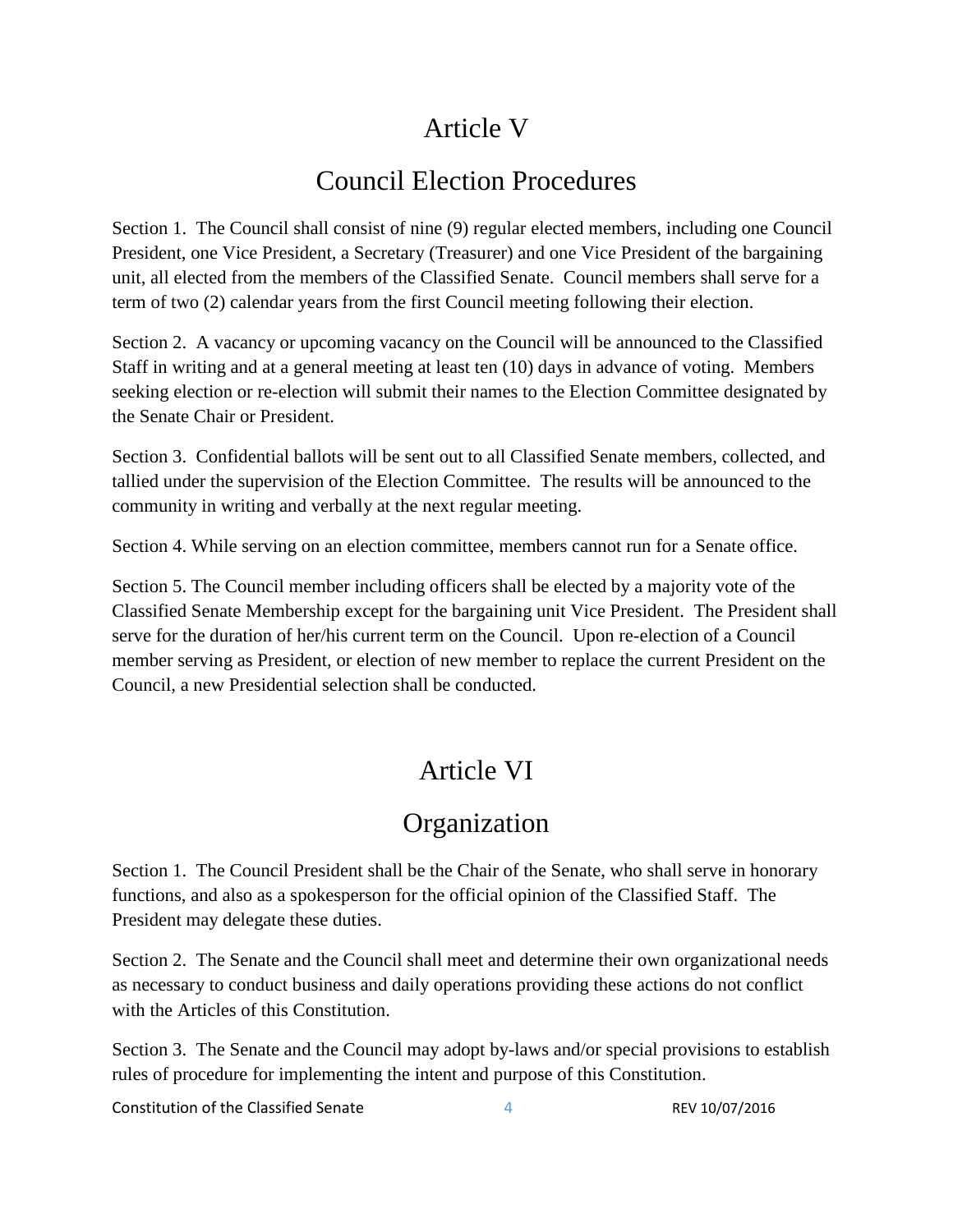Section 4. The Senate may create, define, and limit the powers and duties of standing committees. The Senate and Council may form special committees as they deem necessary.

Section 5. If a vacancy occurs due to resignation, recall, death, etc., the Chair shall proceed within ten (10) days in accordance with Article V to fill the unexpired term. The Chair may delegate this responsibility to expedite the filling of the temporary position.

#### Article VII

#### Procedures

Section 1. Any member of the College community (staff, faculty, management, students, and community residents) may recommend an item be placed on the agenda by a written signed notice given to the Senate President or any current Council member.

Section 2. The President of Los Medanos College, the Chancellor, and the Trustees shall have a standing invitation to all Classified Senate meetings for the purpose of presenting matters of importance to the Senate.

The first agenda item of each regularly scheduled Senate meeting shall be held open for the President's use as needed to apprise the Senate of issues of importance to the College. The Chancellor, President or Trustees will not be required to give prior notice to be placed on the Senate's agenda.

Section 3. The Senate and the Council shall meet on a regularly scheduled basis. The Senate and the Council shall set meeting times and frequencies which best meet the needs of the Classified Staff, ensure consistency and continuity of the organization, and promote accessibility to the campus community.

Section 4. Special meetings of the Classified Council may be called at the Chair's discretion, when requested in writing by a majority of the Council members.

Section 5. Any three (3) members of the Council may request a meeting of the Senate if they feel the Council's actions or inactions require Senate consideration. The Chair must call such meetings and announce the purpose. The meeting must be called within ten (10) calendar days of the request.

Section 6. The Senate and Council shall keep accurate minutes and make reports of all meetings and actions. This information will be accessible to all. This information shall be regularly updated and kept on file in the Classified Senate Office, or with the Senate President and will be made available on the website.

Constitution of the Classified Senate 5 8 REV 10/07/2016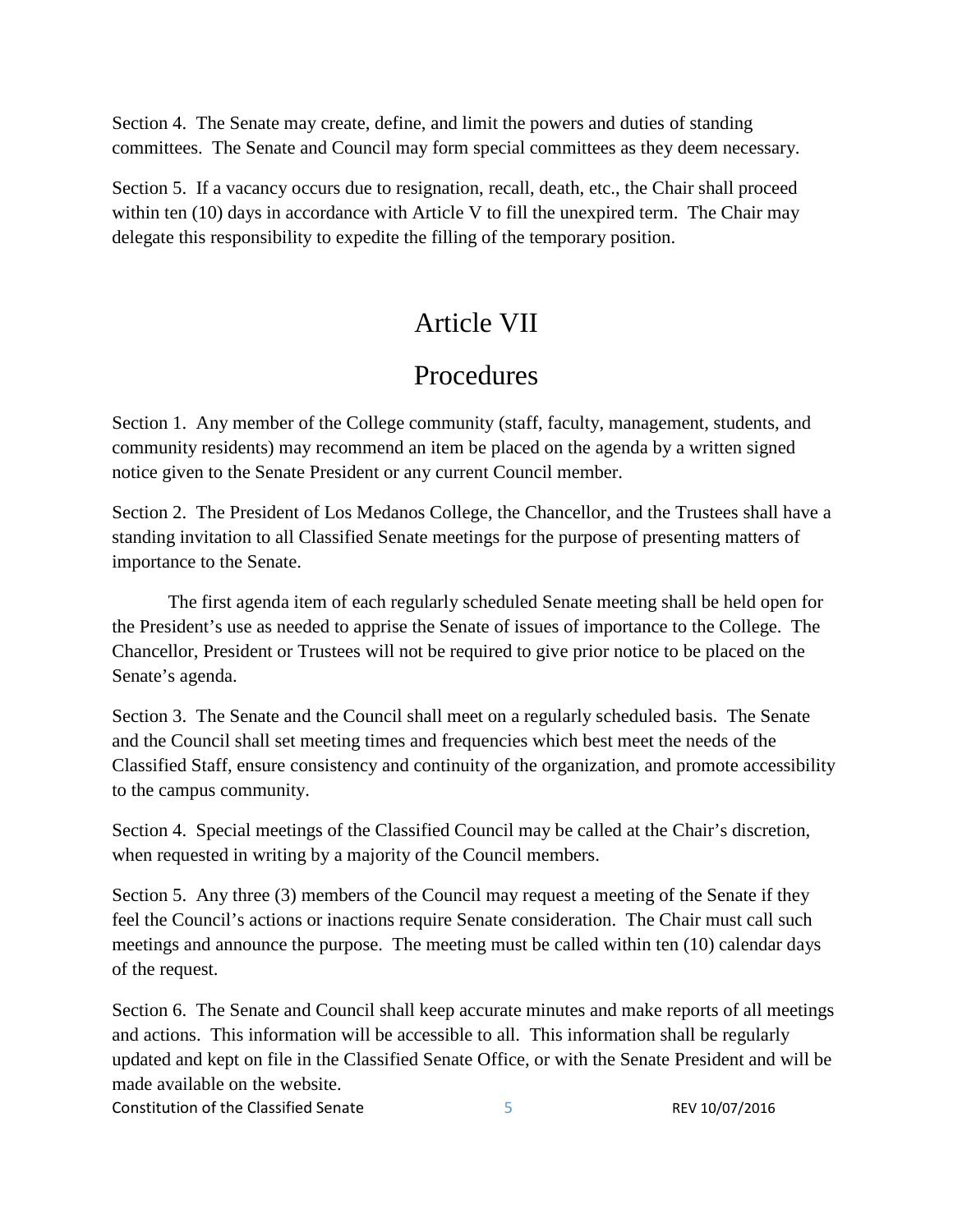Section 7. All current and newly elected Council members shall receive an orientation binder/packet that contains information such as the Classified Senate Constitution, information regarding California Community College Classified Senate, Brown Act, Robert's Rules of Order and other information pertinent to the roles and responsibilities of the Senate.

Section 8. A quorum of the Council membership must be present in order to conduct a Senate meeting. A quorum is a simple majority of the Council membership.

Section 9. All meetings and committees shall be governed by the Brown Act and conducted according to Robert's Rules of Order. All decisions should be by consensus, but ultimately by the vote of a majority of the Senate members present.

# Article VIII

#### Powers, Concerns and Responsibilities

Section 1. The Classified Senate shall of its own determination concern itself with each or all, but not limited to, the following clauses. This section in no way limits the bargaining agent where authorized by statute. The Senate shall transfer appropriate topics of concern to the bargaining agent as necessary with or without recommendations.

Clause 1. Professional standards and concerns such as: rights, responsibilities, minimum job qualifications, job requirements, professional competence and educational needs.

Clause 2. Professional personnel policies such as: recruiting, selecting, evaluations, assignments, work load, promotion, retention of competent staff, classified staff development and job training.

Clause 3. Academic policies such as: curriculum, admissions, records, special honors, retention of students, articulation, matriculation, and accreditation, etc.

Clause 4. Student policies and procedures such as: conduct, discipline, activities, special services, general needs, registration, evaluation, fees, and requirements, etc.

Clause 5. Educational, business, and other operational expenditures such as: state funding, budget planning, long and short term planning, capital outlay, general fund allocation, and utilization.

Clause 6. Staffing needs and support such as: staff utilization, growth needs, and FTE.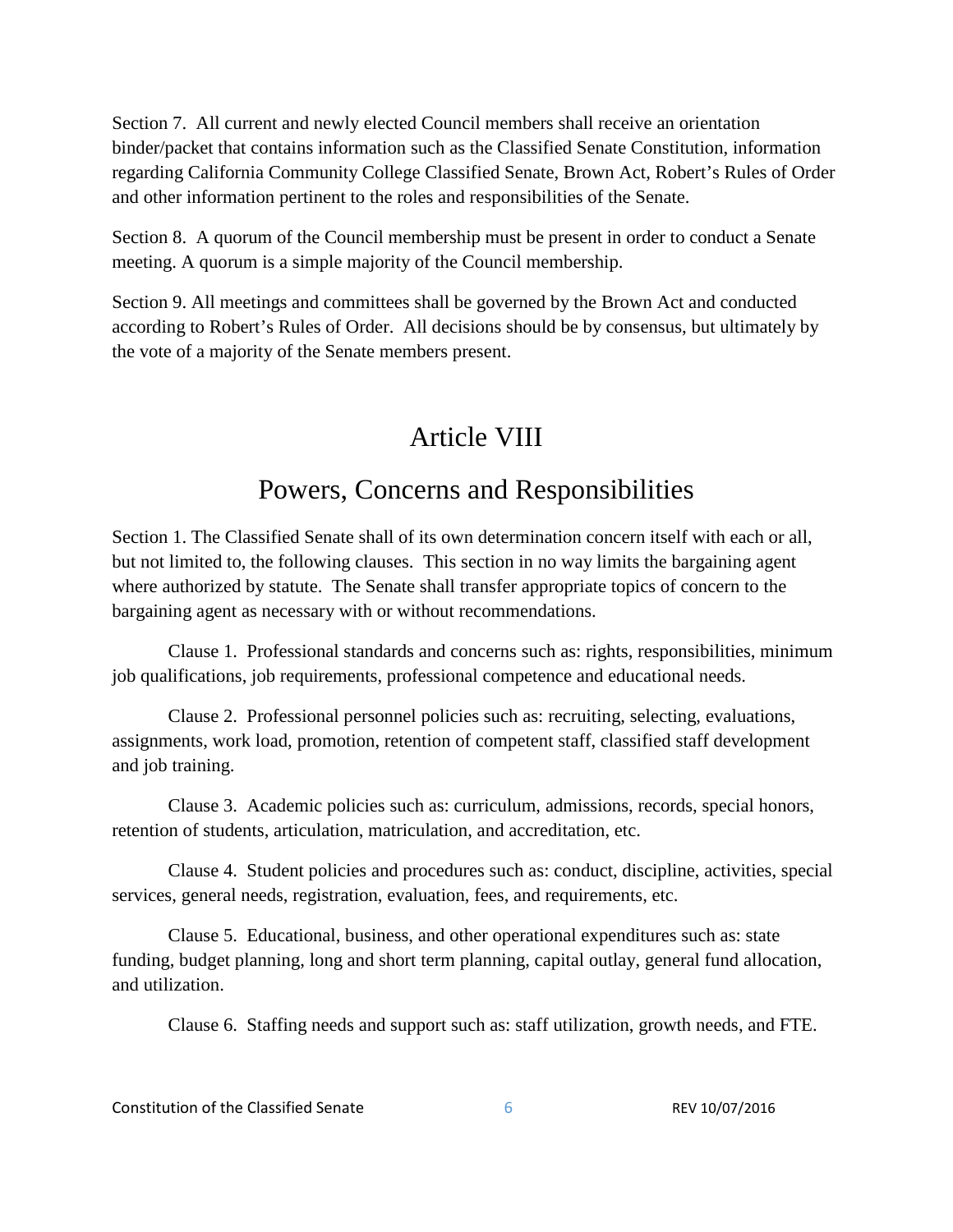Clause 7. Instructional, student and Administrative Support Services such as: library, audio-visual, instructional facilities, grounds, computer and network, maintenance and use of facilities.

Clause 8. Instructional philosophy and student needs such as: college goals, mission, objectives, effects upon students and staff, community relations and program evaluation.

Clause 9. Campus decisions and actions affecting students and staff such as: instructional, administrative and daily operation of the college.

Clause 10. District and local planning.

Clause 11. District and college-wide committee representation (by classified staff)

Clause 12. District and local communication activities such as: procedures to enhance understanding, cooperation, and quality of life among all members of the college community.

Section 2. It shall be the responsibility of the Classified Senate, through the Classified Senate President and/or Vice President, to express its views and recommendations to the College President.

Section 3. It shall be the responsibility of the Classified Senate, through the Classified Senate President, Vice President or order of succession, after due consideration, to express the official opinion of the Classified Staff to the Contra Costa Community College District.

Due consideration shall require:

Clause 1. Polling by secret ballot

Clause 2. Obtaining a majority vote of the voting classified staff

Clause 3. Notifying the College President prior to officially presenting the Senate's opinion before the CCCCD Governing Board.

Section 4. It shall be the responsibility of the Classified Senate, through the Classified Senate President, Vice President or order of succession, to express its views and recommendations to the President's Council, or any other group, individual, or college governance body as needed.

Section 5. It shall be the responsibility of the Classified Senate President, Vice President, or order of succession, to express the views and recommendations of the Classified Senate to all Classified Staff and keep them informed of its actions and current issues.

Section 6. It shall be the responsibility of the Classified Council to make all appointments of volunteers for membership on District and College committees, task forces and groups. If more

Constitution of the Classified Senate 7 7 REV 10/07/2016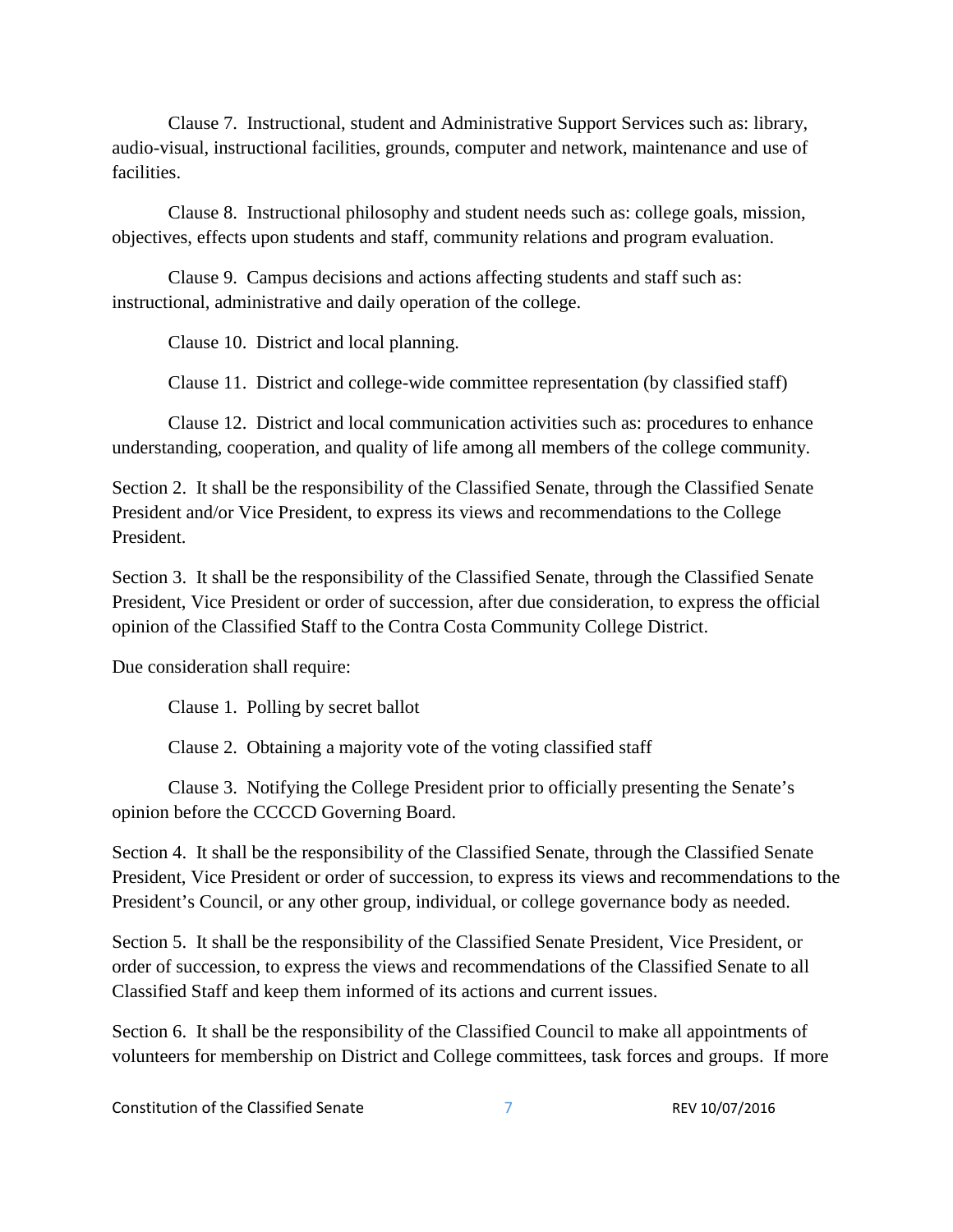than one person volunteers for a given position, members shall submit a letter of intent. The Classified Senate shall then choose among them.

Section 7. The President, Vice President or order of succession shall attend all CCCCD Governing Board meetings. The Classified Senate President may delegate this duty to a Classified Senate member if the officers are unable to attend.

Section 8. The Council shall act as a consultative body to the President of the College on any matter affecting the conduct, welfare, and growth of the College, staff and students.

Section 9. The Classified Senate may raise funds for scholarships special events, activities and expenses as deemed necessary. The Senate shall determine the appropriate use of these funds.

#### Article IX

#### Amendments and Recall

Section 1. The Constitution may be amended by initiative procedure only.

Clause 1. A petition to amend the Constitution shall be signed by at least twenty percent (20%) of the Classified Staff, or shall be signed by two-thirds (2/3) of the Council members, and shall be presented to the Senate Chair.

Clause 2. Upon receipt of the petition, the Council shall distribute the proposed amendment to the entire Classified Staff and open it to discussion on the Classified Senate floor at the next scheduled meeting.

Clause 3. If approved by two-thirds (2/3) of the Classified Staff casting ballots, the amendment shall take effect immediately following the balloting.

Clause 4. Results of the balloting shall be announced in writing to the community within five (5) calendar days after the election.

Section 2. Classified Council members may be recalled by their constituents for reasons of due cause including, but not limited to: (a) excessive unexcused absences from meetings (b) nonparticipation in the assigned duties of a Council member (c) non-representation of staff concerns and or (d) misconduct.

Clause 1. A petition to recall a Classified Council Member shall be signed by at least twenty percent (20%) of the Classified Staff or shall be signed by two-thirds (2/3) of the Council members.

Constitution of the Classified Senate 8 8 8 8 REV 10/07/2016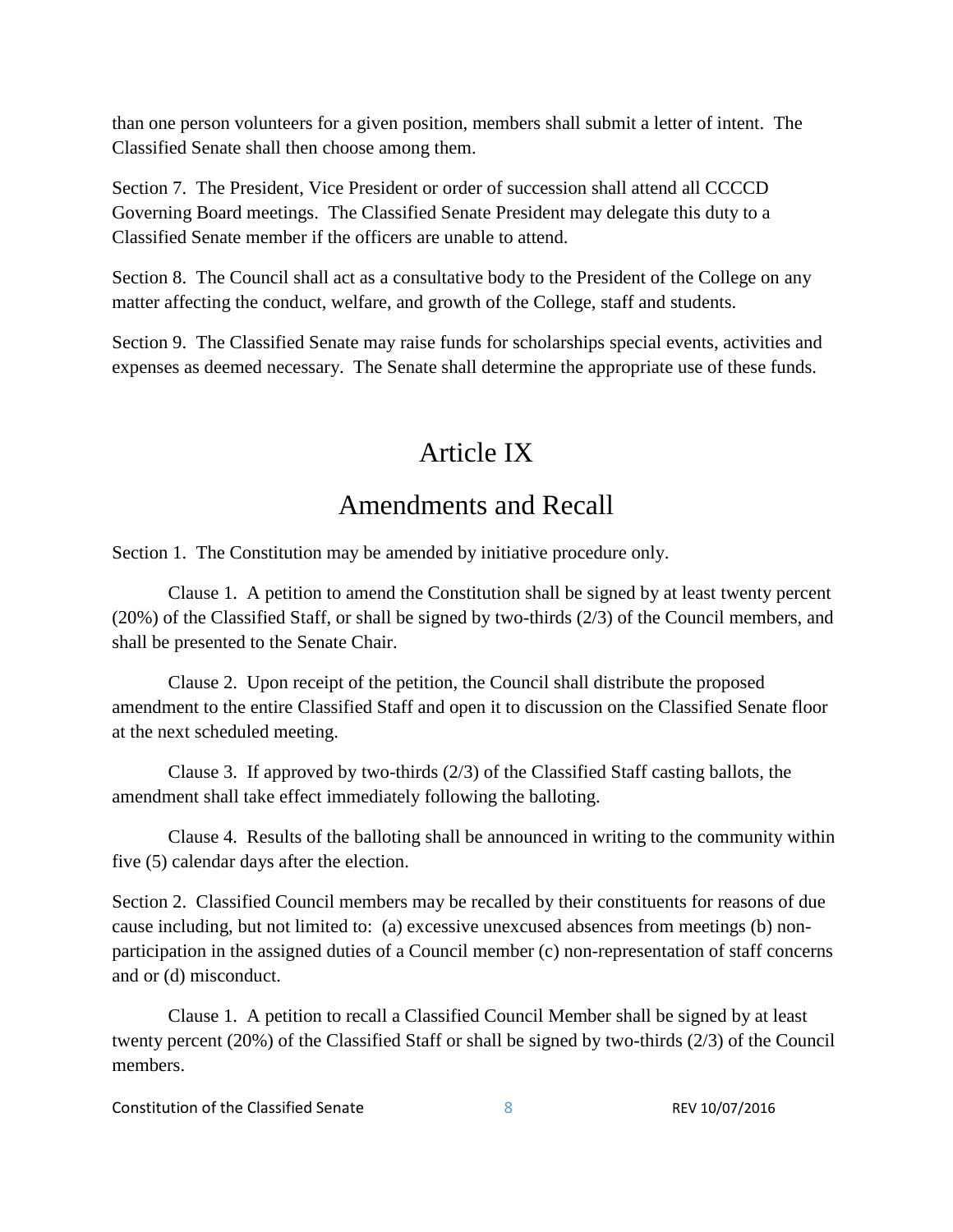Clause 2. The Council shall distribute a copy of the recall petition to the entire Classified Staff. At the next scheduled Classified Senate meeting the initiator of the petition shall have the right to offer evidence to support the petition, and the person being recalled shall have the right for rebuttal.

Clause 3. A written ballot shall be issued in order to recall a Classified Council member. If approved by two-thirds (2/3) of the Classified Staff casting ballots, the recall shall take effect immediately following the balloting.

Clause 4. Results of the balloting shall be announced in writing to the community within five (5) calendar days after the election.

Clause 5. Within ten (10) calendar days of recall, the Council shall proceed, according to Article V, Sections 2 and 3, to fill the vacancy.

Section 3. The Constitution will stand as approved unless modified by amendments. If any portion is found in violation of Local, State or Federal law, it will be the responsibility of the Council to amend that portion to attain compliance, rather than to declare void the whole Constitution. The Council shall use the amendment procedures in Article IX to fulfill this responsibility.

#### Article X

#### Ratification Procedures

Section 1. After initial approval at a Senate meeting, this Constitution shall be distributed to all of the Classified Staff. The proposed Constitution shall be an agenda item at the next two (2) Senate meetings for discussion. With the final approval of the Senate, after due consideration, this Constitution shall be voted on, by secret ballot, by all of the Classified Staff.

Section 2. The Council shall be responsible for the distribution, collection, and tallying of ballots. If three-fourths (3/4) of all of the Classified Staff approve, the Constitution shall take effect immediately.